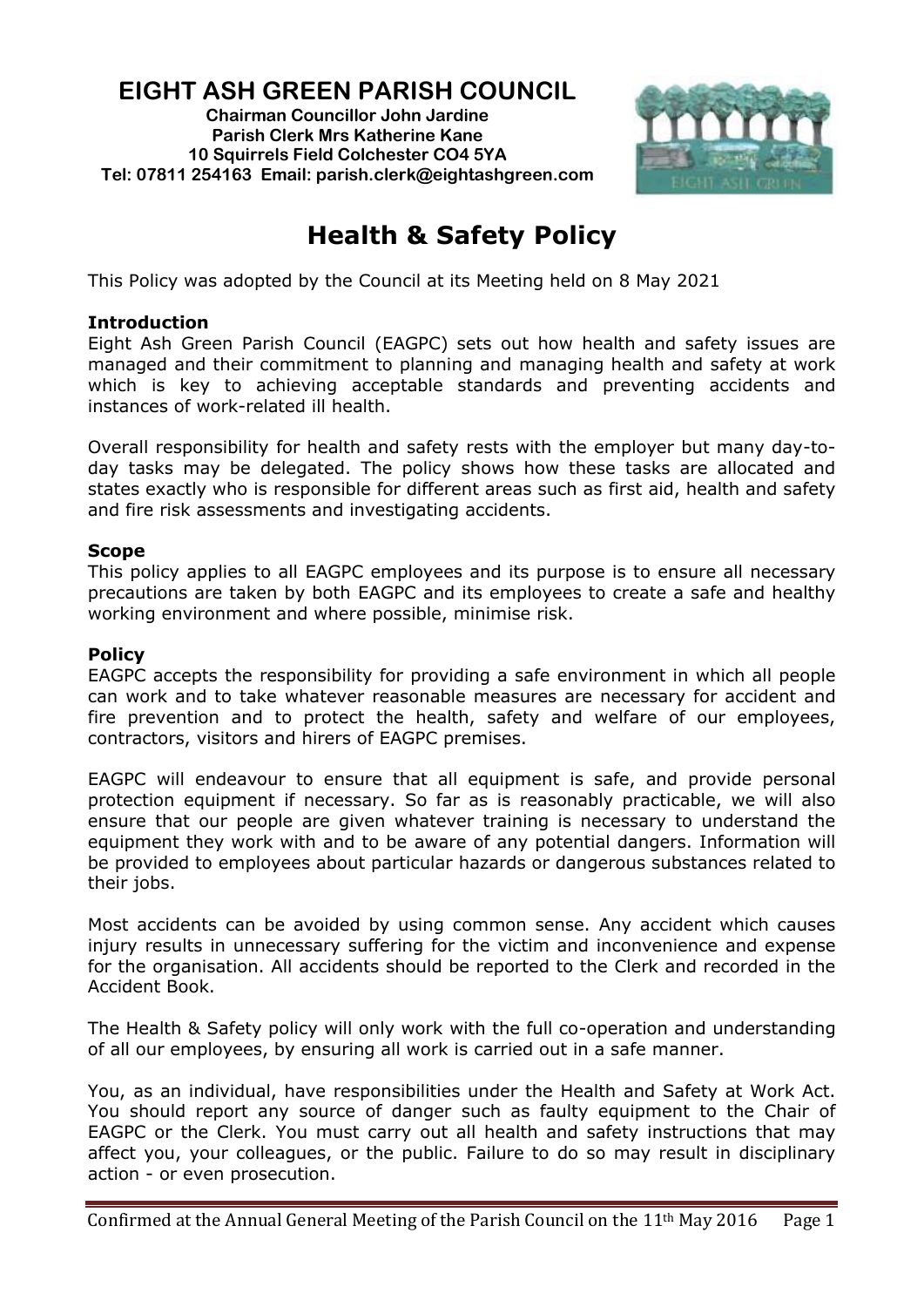All matters affecting health, safety and welfare are kept under constant review. Our policy will be reviewed when necessary, in the light of experience, changes in legislation, and whenever the Council grows or changes.

## **Responsibilities**

Health and Safety Co-ordinator (the Clerk) is responsible for:

- The maintenance of safety records, investigation of accidents, providing accident statistics, and keeping a watching brief in changing safety legislation.
- Full investigation of accidents will be carried out by the Health and Safety Coordinator with a view to the prevention of future occurrences
- Ensuring obligations in respect of assessment, control and monitoring of hazardous substances are met
- Ensuring that obligations in respect of assessment, control and monitoring of the workplace, work equipment, manual handling operations, personal protective equipment and display screen equipment are met
- Recording all accidents that occur in the workplace, using an Accident Book.

#### **Management team**

Eight Ash Green Parish Council is responsible for:

- Overall accident prevention and safety training programme
- Ensuring that the proper operating practices and procedures to prevent injury, are adhered to and encouraged
- Ensuring that all the management team are aware of their roles and responsibilities in all safety matters.

The Clerk will:

- Ensure that each new employee is given induction training which includes the precautions and procedures appropriate to his/her specific job and ensure that all new employees are shown the location of first aid boxes, fire exits and firefighting equipment. Keep up to date with Health and Safety matters applicable to our operation
- Review the Health and Safety policy periodically and ensure that safety checks have been carried out.
- Ensure that all members of their team are aware of their roles and responsibilities in all matters of safety, welfare and fire evacuation procedures.

All employees - have a responsibility to do everything they can to prevent injury to themselves, their fellow employees and others affected by their actions or omissions at work.

They are expected to:

- Ensure they are aware of all their responsibilities regarding Health and Safety
- Follow the organisation's procedures, in particular those involving the reporting of incidents, which have, or may have led, to injury or damage
- Ensure that they are fully trained in the use of all equipment that is relevant to their job
- Ensure they inform the Clerk and relevant colleagues about any significant health issues
- Inform the Health and Safety Co-ordinator (the Clerk) of any serious or imminent danger and report any shortcomings that they see in the safety arrangements
- Report all injuries and seek first aid treatment where appropriate